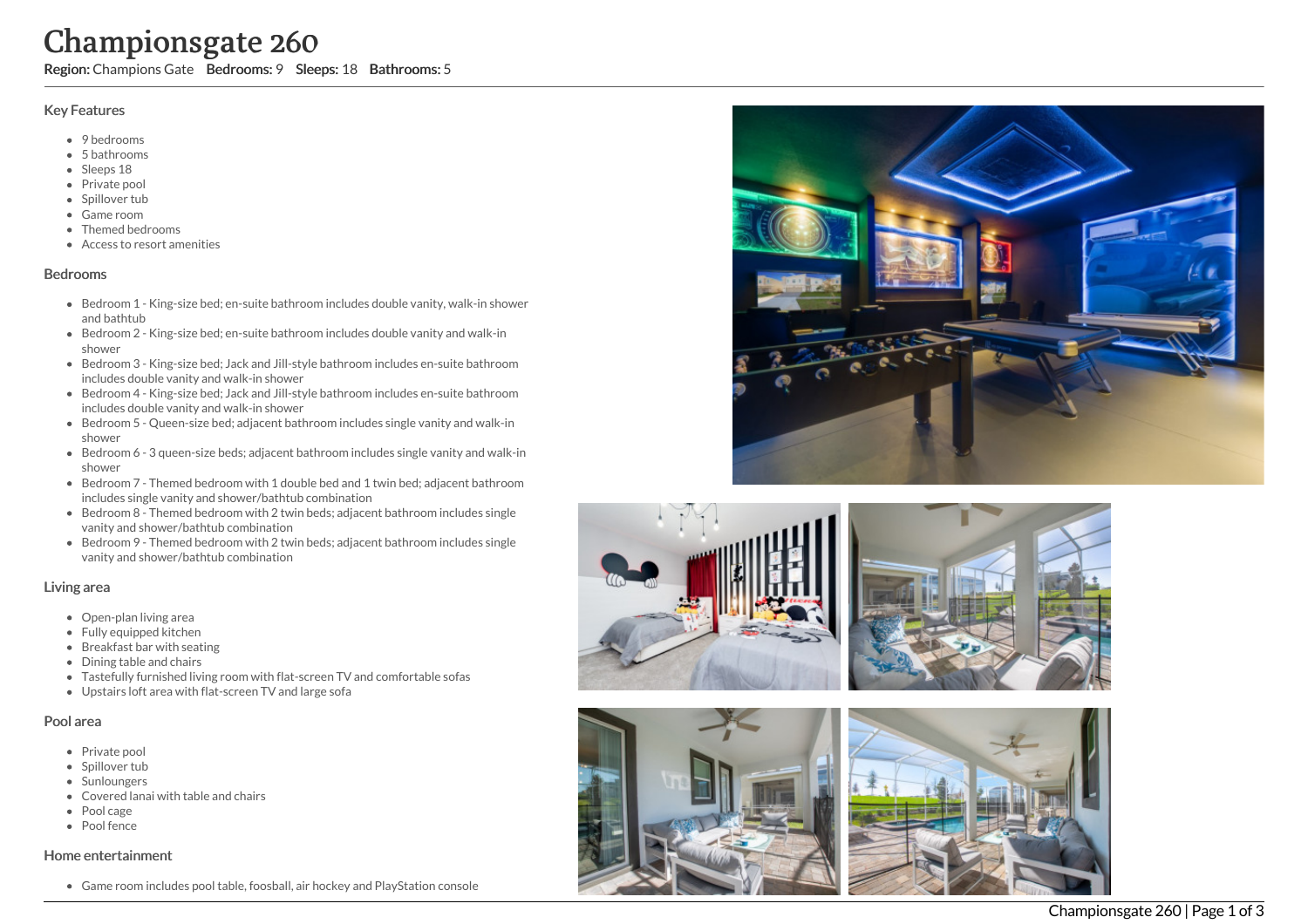#### General

- Air conditioning throughout
- Complimentary wifi
- Bedding and towels included
- $\bullet$  Private parking

### Laundry room

- Washer and dryer
- $\bullet$  Iron and ironing board

## Children's equipment available for hire

- Crib
- Stroller
- $\bullet$  High chair
- Pack and play

# Resort facilities

Ideally located close to many of Orlando A¢â,¬â, ¢s theme parks, Championsgate Resort offers a wide variety of fantastic amenities for the whole family to enjoy. Set within 900 acres, this luxury resort is home to an 18-hole championship golf course, a fully equipped gym, a games room and multiple sports courts. Guests can choose from a selection of swimming pools; kids will enjoy the waterslides and splash park whilst adults can float in the lazy river, or relax under a private cabana. An excellent retreat after a busy day at the parks, guests of Championsgate Resort will also have access to a movie theater, a range of shops and an impressive spa. There is also a great selection of restaurants and bars on site, including a poolside grill, a sports bar and the impressive clubhouse

## Places of interest

- Golf courses 0 miles
- $\bullet$  Shopping mall 3 miles
- Disney World 8 miles
- Seaworld 17 miles
- Universal Studios 20 miles
- Legoland 25 miles